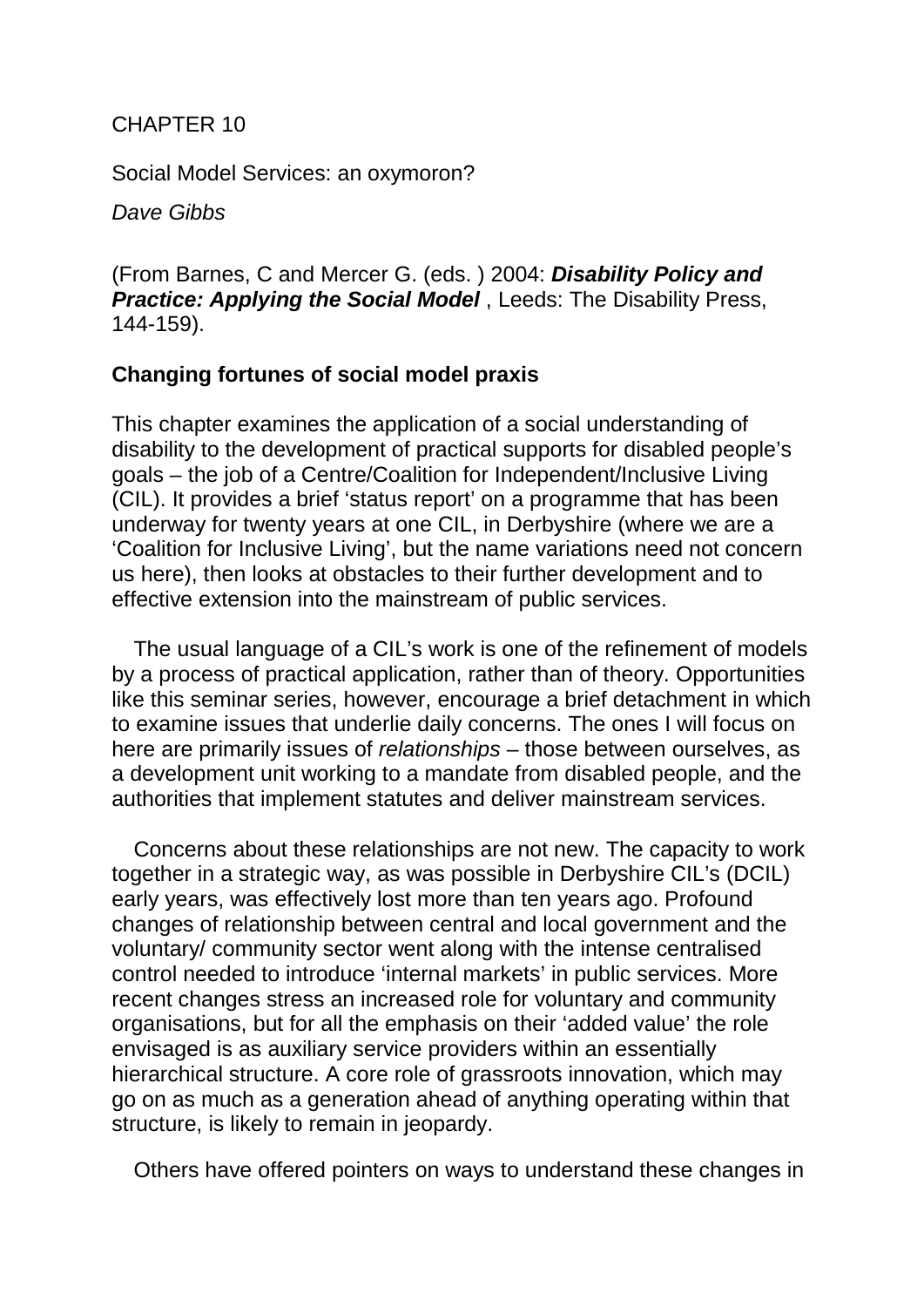examining another relationship – that between the academic discipline of 'disability studies' and the disabled people's movement (Barnes et al. 2003). After noting effects on this relationship of 'the increasing marketisation of academic life', the authors distinguish three approaches applicable to the relationship. These are: an 'inside out' approach giving primacy to direct experience (as in a general statement that 'personal is political'); an 'outside in' approach led by analysis ('political is personal', if you like); and an 'outside out' approach embodied in the reductive mode of thought which dominated the modern era and still goes unchallenged much of the time.

In my understanding of how our work as a CIL has developed, there has been a 'phasing' of the first two approaches. It might be expressed simply as: model  $+$  praxis = theory. For this to become a fully developed alternative to reductive thinking, we will need to add an 'inside in' approach too. This will be a 'whole systems' one focused on connections rather than on a reduced state of things connected. Wide applications of this thinking began to be introduced by writers like Bateson (1972), but we can recognise it in a basic form in the original framework that disabled people put forward for a CIL – the 'Seven Needs' (Davis 1990).

Statutory authorities are, by and large, 'outside out' entities: the way they have conducted their relationships is highly reductive. I have noted elsewhere (Gibbs 1999) that applied social sciences have held on to this thinking long after the 'hard' sciences have begun moving away from it. Here I want to go further and identify specific traits – underlying *errors of thought* – that may account for what I believe is a permanent failure in the theoretical base of 'social care' services. Then I will try to come forward with more 'connected' alternatives by which social model praxis may gain the mainstream.

### **A status report**

There is no consistent format for those organisations of disabled people variously called Centres or Coalitions for Independent/ Integrated/ Inclusive Living. In response to local circumstances, something with the essentials of a CIL can be produced by several different routes:

- one that starts with a core service and adds on others;
- one where several existing services are brought together under a new management structure;
- one where a range of services and projects are managed in a loose association;
- one where a range of closely linked projects are set up from the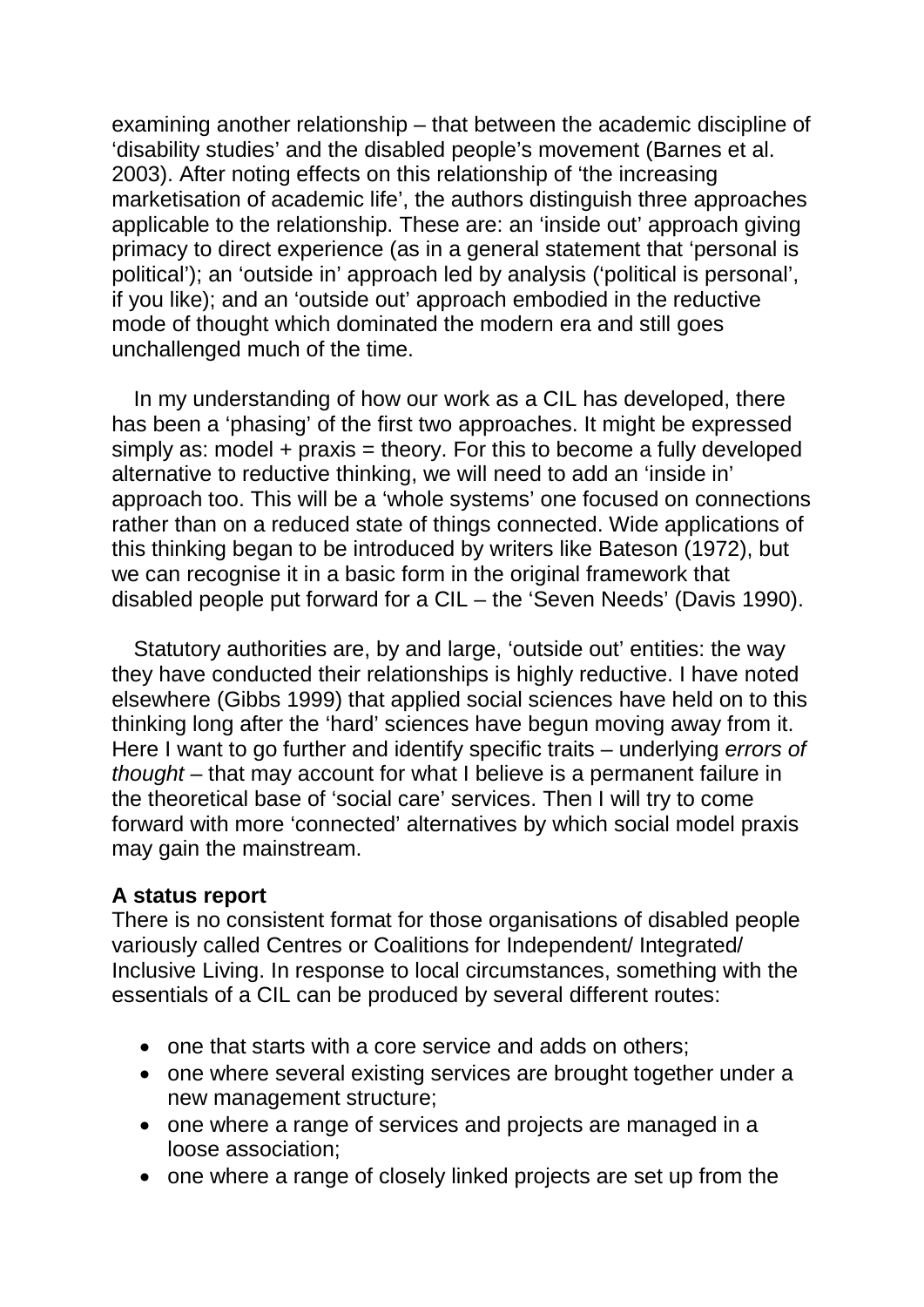start.

A recent study (Morgan et al. 2000) found no distinct boundary for what might be defined as or define itself as a CIL. My own list of essential features would be:

- 1. an underlying principle of peer support, in which disabled people come together and support each other;
- 2. disabled people's control on the governing body;
- 3. an applied social understanding of disability; and
- 4. an integrated approach to support needs, recognising that a social model cannot be applied by services that meet needs in isolation.

This is enough background for a brief review of the current status of the main activities in an early organisation of disabled people such as Derbyshire CIL (DCIL) that has its origins in the fourth mode listed above.

## *Information*

The network of Disablement Information & Advice Lines (DIALs) began as a handful of local peer-support lines set up by disabled people in the late 70s. A national body to promote the network, DIAL UK, was formed early on and has done much to set standards for a professionalized service. DIAL-Derbyshire was absorbed into DCIL as its Information Section. Despite 26 years continuity as a service developed by disabled people, it remains essentially a development project: ultimately, the goal is for mainstream public information services to be fully inclusive.

# *Peer counselling*

Disabled people began to qualify as counsellors in the mid 1980s. Defining support that was about developing confidence, rather than 'coming to terms with disability', and was not easy to begin with in terms of standards set by established counselling associations. More recently some affinity of approach has been recognised with the highly effective 'MindFields' courses associated with the European Therapy Studies Institute. This has helped to support the counselling team's interest in strengthening the professional basis of their service.

# *Independent living advice*

In 1995 DCIL contracted with the Social Services department as a 'community care provider'. The context of this development, and the issues of resolving different approaches, are fully analysed by Priestley (1999). Even after the difficulties were overcome, this contract on its own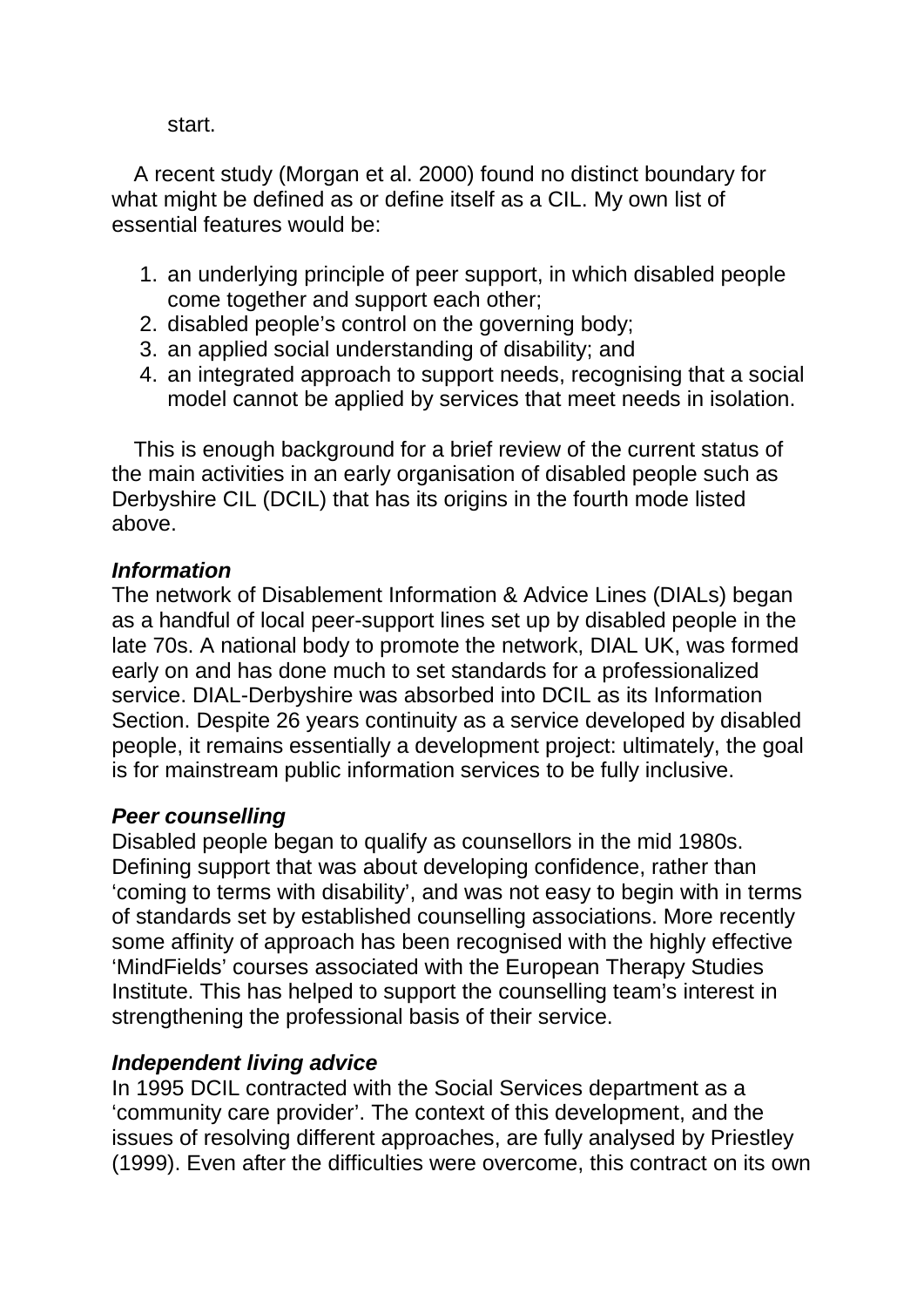was an insufficient arrangement to deliver outcomes of independence, but it was linked with a National Lottery funded development project. This project both employed disabled people as 'integrated living advisers' (giving status to what had been a voluntary peer support role) and began an 'education programme' by which a qualification at NVQ Level IV would be developed for this role. A local organisation lacks the infrastructure to market and deliver such a programme on its own, but when that structure is in place it will be an important adjunct to 'disability equality training' as a means to professionalize training developed from peer support.

## *Mentoring*

When independent living arrangements are secure and under the disabled person's control, possibilities open up to go on to community participation in a fuller sense. The principle of peer support, by which people pass on their experience, can be extended to any of the transitions during the life-course, where added obstacles are in the way of disabled people. Ways are being found to train disabled people as mentors in transitions like those from 'special schools' to adulthood, from 'day care' to community alternatives, and from 'welfare' to training and employment opportunities.

## *Community development*

Support to individuals has to be matched by improved access in communities, to meet changing expectations of a full active role. Community development functions can add value by networking in many ways, but problems in getting sustained resources for this arise because its benefits have been difficult to measure. Simple measures DCIL has used, however, touch on fields that are developing rapidly. Estimates we have made of economic impacts at a District level anticipate ways economists are beginning to evaluate social welfare (Sefton 2000). Simple 'quality circles' to evaluate change in progress apply 'theory of change', and member participation programmes develop 'social capital'. Consolidating these connections will in time provide an evidence base to 'professionalize' community development functions.

## **Errors of thought in the provider-user relationship**

In this section I want to distinguish the main barriers in thinking which, in my view, continue to defeat goals of the disabled people's movement and the effective application of a social understanding within mainstream services. They may be best thought of as residues from a culture of welfare paternalism, and are: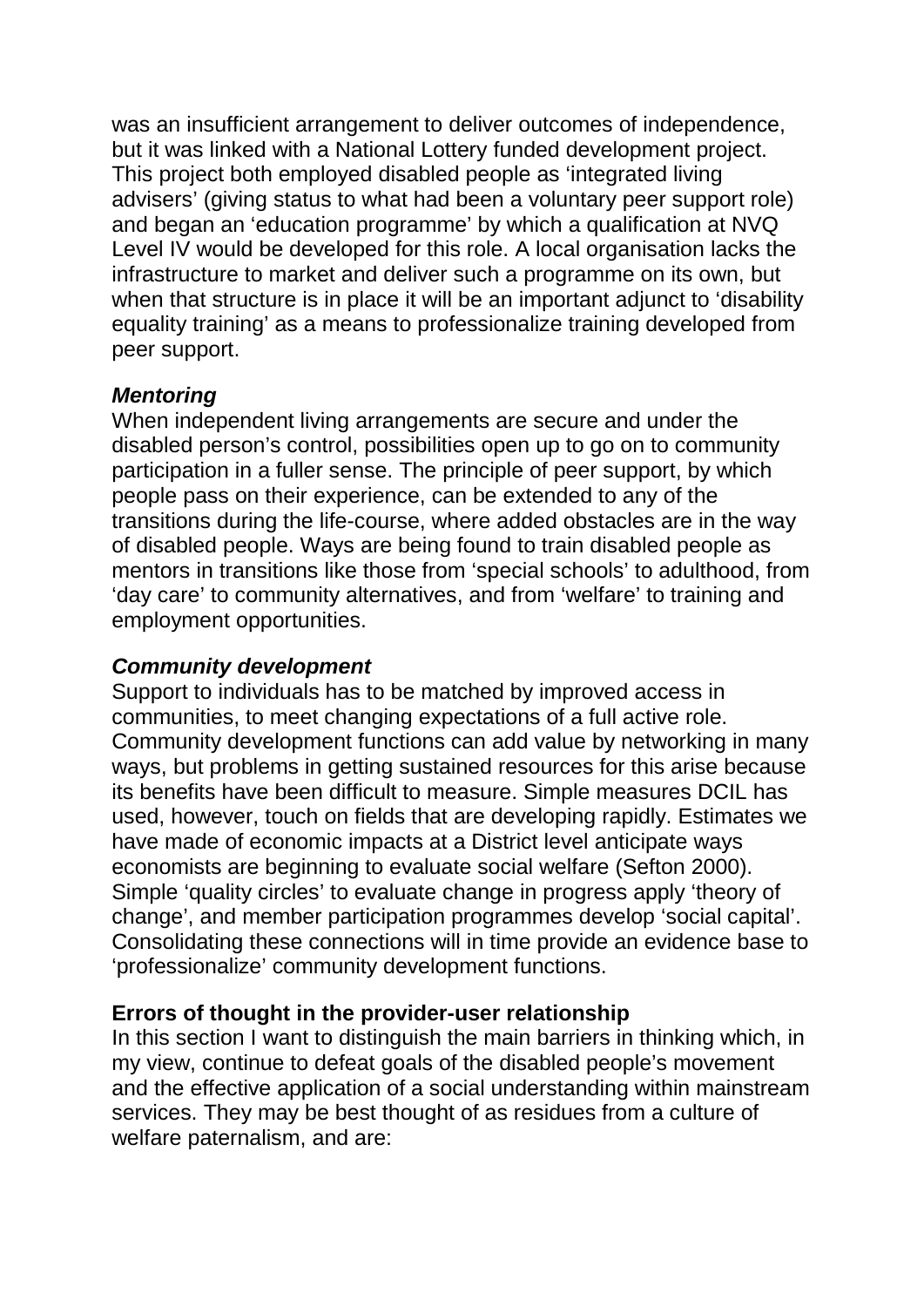- an insistence on categorising people instead of issues and support needs;
- a management culture of control, assessment and prescription to which concepts like peer support and self-definition of outcomes are anathema;
- a relationship of 'helper and helped' which is locked into a mentality of 'us and them'.

Arising from these, and on another level, is an emergent culture of target-setting, measurement and monitoring which is dehumanising and contrary to human rights. Its detrimental effects on public services is being recognised (Audit Commission 2002), hopefully before it reaches a point where its stresses will implode and render existing models of public service unworkable.

For each of the three relics of welfare paternalism that create the obstacles, there is a well-defined train of new thinking that leads beyond them. These alternatives cannot be presented, I suggest, as any viable reforming programme, but only as an indivisible replacement model of support provision. I will try to describe and understand each of the obstacles, and then propose corresponding solutions.

### *Errors of categorisation*

By errors of categorisation I mean a process in public administration by which attention to support needs and outcomes is continually distracted by a compulsion to classify people. It has two main expressions, which present great barriers to delivery of useful practical support: the 'silo mentality' – dividing people up for administrative purposes; a converse process of lumping people together, e.g. 'sick and disabled'.

Perhaps one of the best illustrations of the process is in attempts to measure 'quality of life'. This has entered the problematic setting of prioritising who receives support, and of course that has made it controversial. I think it only became problematic, though, because of distraction from its proper terms of reference. The first measures of 'quality of life' did not refer to people's personal characteristics at all; they referred to environments (Marks 1999: 38ff), that is, to:

- $\Box$  air how free is a community's air from pollution;
- $\Box$  water how much untainted water does a community have access
- to;
- $\Box$  then shelter, and an adequate varied diet;
- $\Box$  then freedom from conflict and persecution; and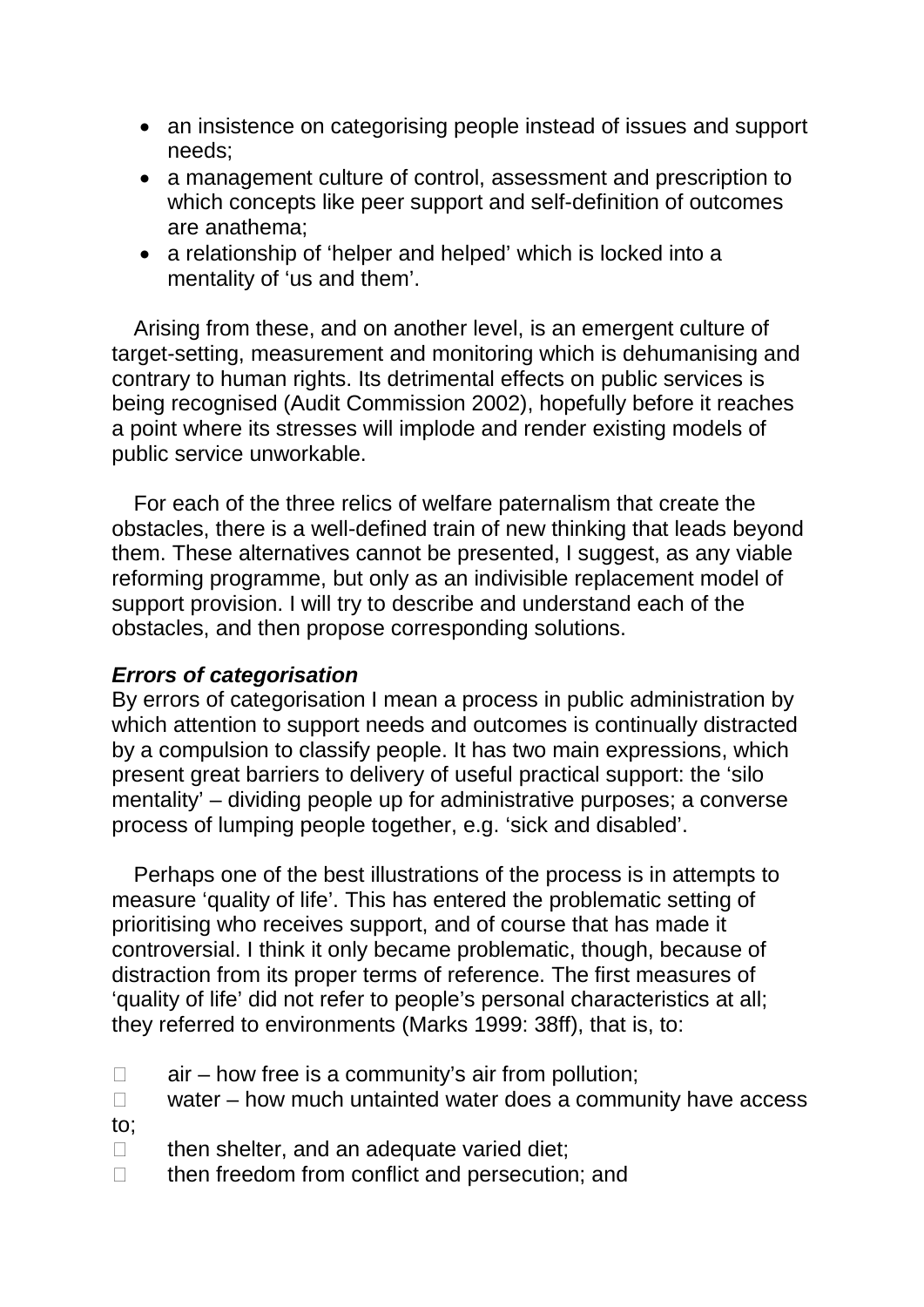then freedom to learn and apply learning, to gain independence

and

earn a living, to raise a family – to make the natural transitions of a life's course.

By these criteria, you have a good quality of life if neither your environment nor your society fetters your development – if neither of them disable you, in other words. These environmental measures are obvious and can be understood by anyone, yet this does not prevent their diversion in various areas of health and public administration into preoccupation with quite bizarre farragoes of personal characteristics. The first stage in addressing barriers to employment, for example, is to sort people into categories like 'musculo-skeletal', 'respiratory' and 'mental'.

## *Errors of response*

By errors of response I mean the system of assessment and prescription for 'social care' services. It contains several elements:

- a summary invalidation of an individual's own perceptions;
- a default to basic maintenance like home-care rather than outcome-based support, for example mentored transition;
- a confusion of short-term and long-term considerations.

Service 'modernisation' and the new training behind it are full of declaration and invocation with an appearance of addressing the worst effects of one or other part of this system. But as Finkelstein (1999:6) points out, in much of it '"assessment of needs" and "empowerment" have been abandoned in favour of verbiage'. What it lacks is overview and strategy, displaced or tokenised by hierarchical management structures in which 'users' views' are reduced to a part of what is to be managed. Words like 'empower' and 'enable' (even 're-able', which has entered the modernisation programme like a mystery virus) are used in a sense of something that can be prescribed*.* This usage must be flatly refuted: from the moment someone presumes to prescribe and manage another's 'empowerment' they prevent it; from the moment they ask 'how can I empower this person?' they begin to do the opposite.

Despite the key role of an assessment function in the training and role identity of many practitioners, large sectors of it have in fact come about by default. These are the countless means of 'gatekeeping' resources by some form of quasi-medical endorsement. Disabled people have had provision for their needs firmly under medical supervision throughout the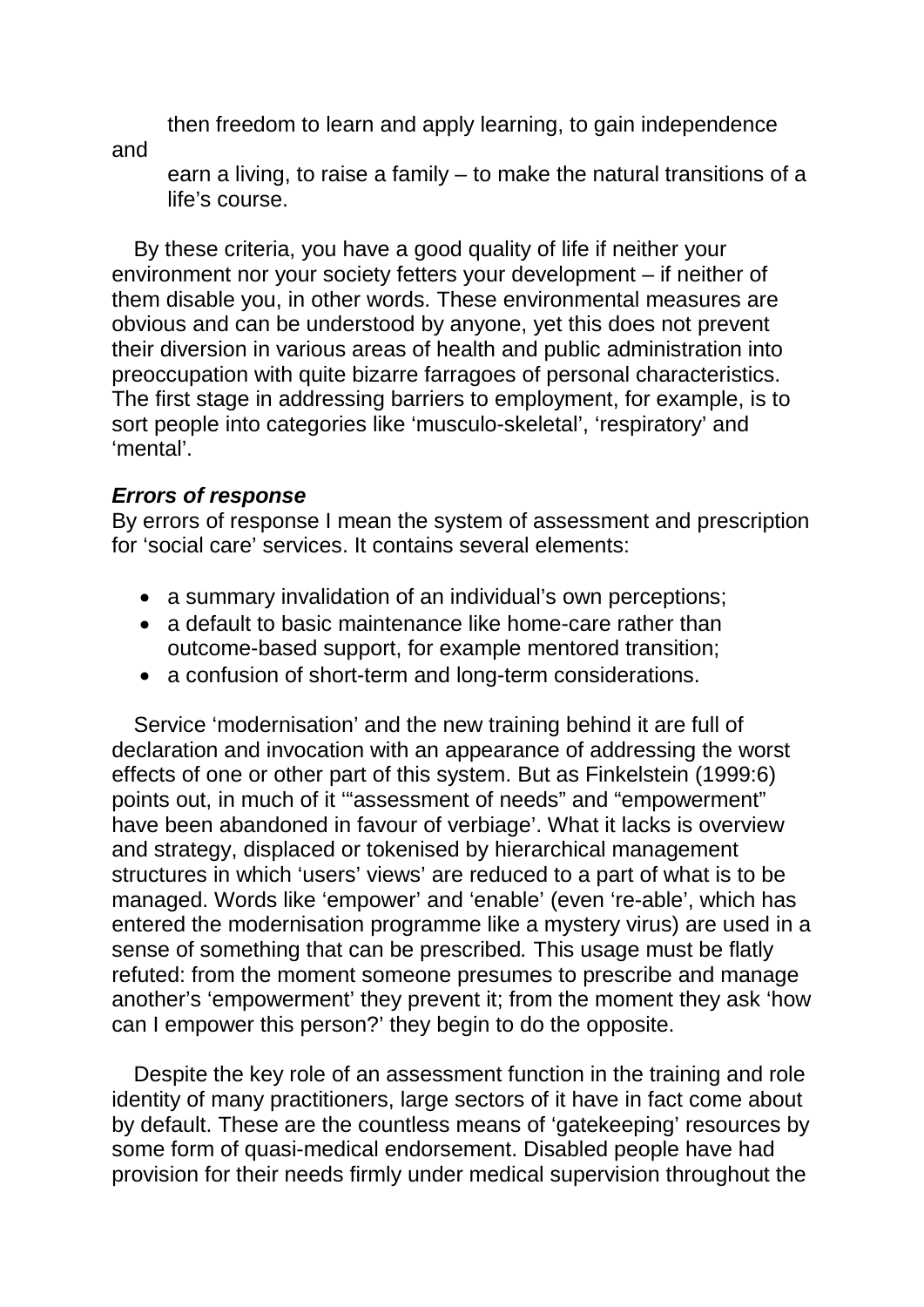industrial era, so this medical model is very deeply bedded. Doctors are involved in all kinds of things that do not obviously call for medical qualifications: deciding if you can drive or where you should be educated; prescribing wheelchairs; requirement for personal assistance; measuring work capability; benefits entitlements. In earlier times, doctors' associations appear to have resisted having bureaucratic gatekeeping jobs off-loaded on to them – an interesting piece of history that I don't believe has been properly documented. Of course power, once handed over, is seductive and self-enhancing: new consultancies in Rehabilitation Medicine soon arose from systems to gate-keep supply of basic equipment.

### *Errors of perceived relationship*

By errors of perceived relationship I mean a perception that difference between the provider and user of a service, which may be temporary and to do with stage of the life-course, is permanent and inherent. Put more simply, it tacitly assumes a distinction of 'us and them'.

This error is supported by a social theory that is primarily mechanistic and reductionist. Cause and effect explains the difference between 'us and them', and reductive analysis informs the interventions by us in the lives of them. I suggest that this method of thinking does not explain the division of 'us and them' but creates it. In an alternative view of the service relationship, we all occupy a matrix with multiple scales of empowerment in different life faculties, and we move up and down various scales at different times in our lives. Such a relationship is not amenable to reductive analysis, and methods of intervention that assume an unchanged 'us' can be an agent for changing 'them' so that they become part of the problem.

As with errors of response, this third kind is self-perpetuating. Once a system is in place that manipulates people to accept subsistence on the outer fringes of society, there is no clear demarcation from more drastic modes of exclusion – institutions, withholding of treatment, and ultimately assisted exit.

### *Where do the errors come from?*

It is necessary to ask if what I am calling 'errors' are specific to a particular stage of transition from welfare paternalism, or if their social, cultural and political context extends more widely. If it is the latter, new analytical tools may need to be found in order to ground the search for alternatives. These tools might be sought in two quite different ways.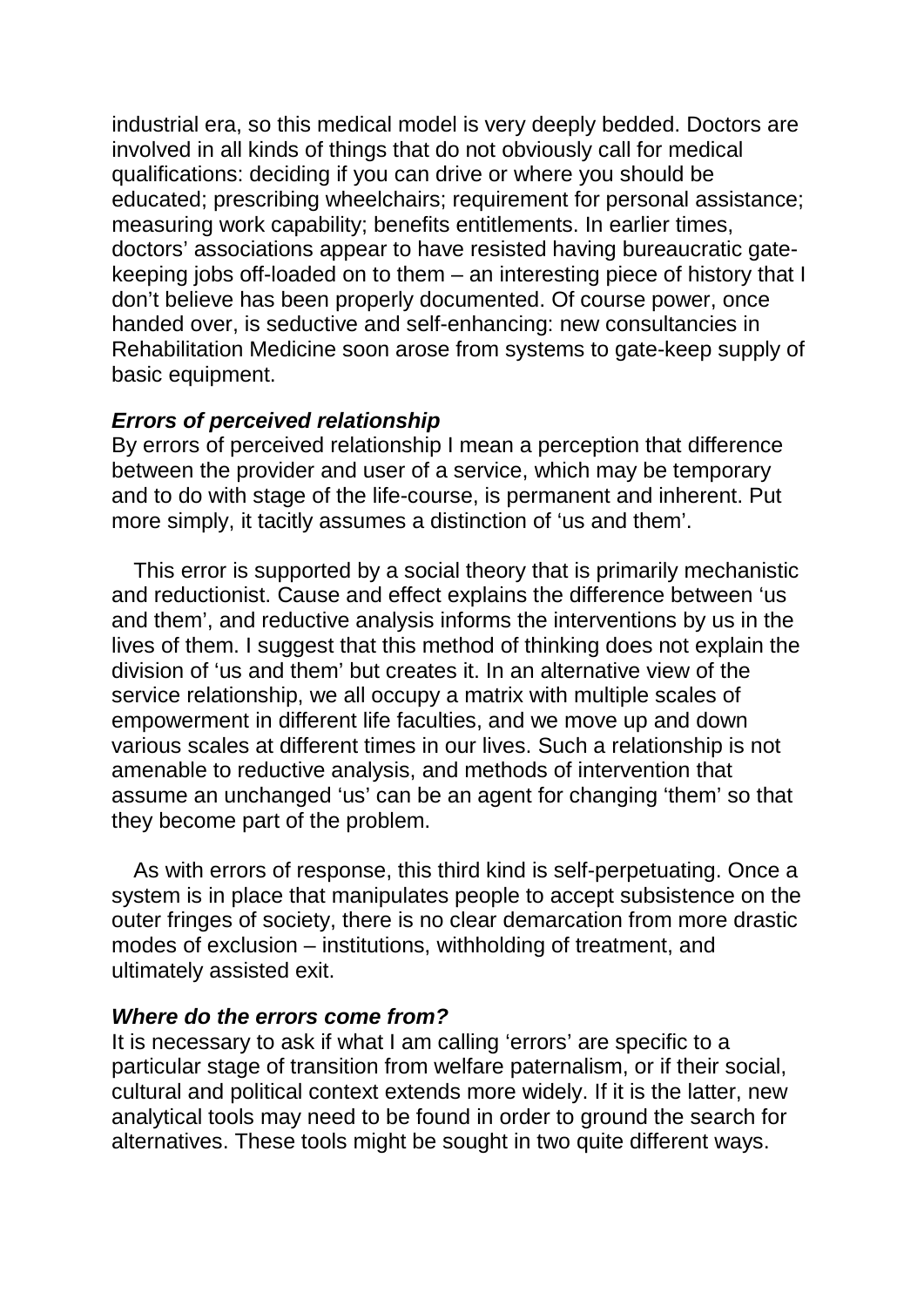1 Historical. Both the beginning and end of the 'modern' era – the 2 Enlightenment era of science – saw attempts to analyse the 'hard-wired' errors that thought is prone to. In the seventeenth century Francis Bacon defined his four 'idols of the mind'; early in the twentieth century Bertrand Russell in the 'Principia Mathematica' set out his highly formalised concept of 'logical typing'. Bacon's 'idols' are predispositions to perceive something in terms of reference to which it does not belong. The four he proposed grade from specific and personal (like assuming others perceive things in the way we do) to general and cultural (like those bedded in language or traits we put down to 'human nature'). Russell's system of 'logical typing' resides in the field of formal logic, and caution is needed to map it onto more day to day concerns. Its purpose is to keep thoughts that apply to a particular thing strictly separate from thoughts about any 'class' that the thing might belong to. I suggest that a formal error of logical typing has been made when certain kinds of individual difference are: a) seen apart from the rest of someone's personal equation, and b) made to define a class in which varied individuals are treated in homogenised ways. This error contributes to creating what I earlier called an 'error of perceived relationship'.

3 Global. The concept of social exclusion, along with its understanding and solutions, has rapidly extended in the last few years to a global setting as part of the complex debate on 'globalisation'. Analysis of the social injustice, waste and destruction associated with a dehumanised global economics led by uncontrolled finance networks (Capra 2002) suggests the same pattern on a different scale as the obsessive centralised control led by 'targets' which public services have been encouraged into by 'errors of thought' like those identified above. Equally, the coordination of regular actions against the World Trade Organisation from 1999 onwards has been by global networking of highly diverse interests. The voluntary and community sector may learn to respond to its own 'colonisation' in a broadly similar way.

# **A framework for solutions**

In the above analysis of disabling obstacles in public service relationships, I have suggested they arise from structural 'errors' which are more 'hardwired' than may have been recognised. The introduction of alternatives, therefore, will be correspondingly difficult. It may not be enough to have a clear-sighted alternative model and pilot projects to demonstrate its practical applications. An 'outside out' mode of thinking, serving the interests of a hierarchical power base, can be countered only by one that is 'inside in' – an alternative system.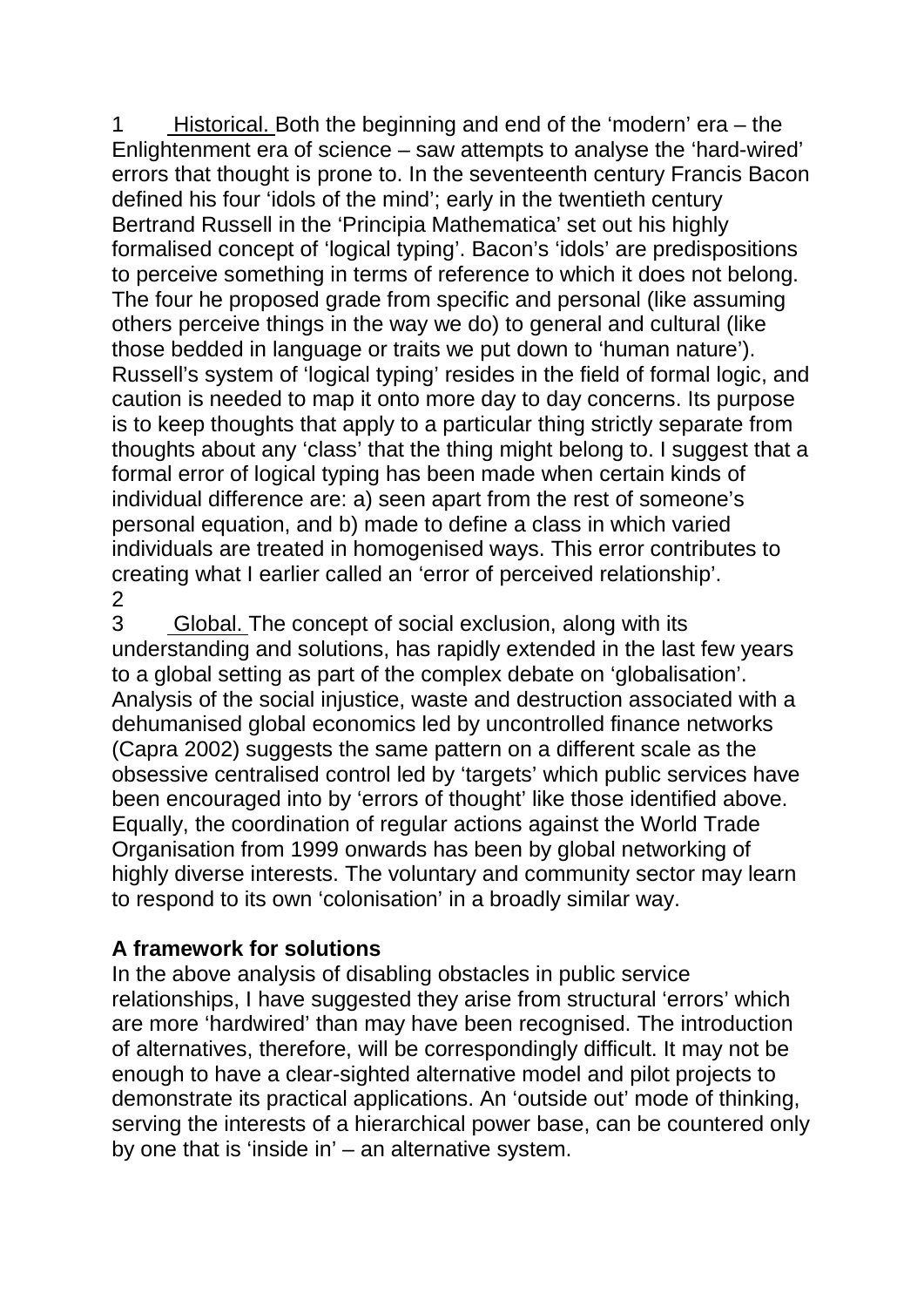A framework robust enough for alternatives outlined below will provide safeguards against reductive ('outside out') modes of thought which 'objectify' people and their needs. It will be one that is systemic: that is to say, it will replace a disposition to see the world in terms of dualities – subject and object, observer and observed, producer and consumer – with a recognition of interrelations, feedback, and learning exchange*.*  Diverse applications of systems thinking, advanced for example by Bateson (1972), have been taken up by writers like Midgley (2000), who follows systems thinking through from philosophy to the 'politics of social inclusion' and operational issues of interventions in community development work. At least one university based unit promotes applications of systems thinking primarily in health-related research (http://www.uwe.ac.uk/solar/index.htm).

### *An indivisible social model*

In 2001, the World Health Organization (WHO) published the *International Classification of Functioning, Disability and Health* (ICF). This substantially revised its original *International Classification of Impairments, Disabilities and Handicaps* (WHO 1980). The ICF refers to a 'dialectic' of 'medical model' versus 'social model', and claims that its new classification is 'based on an integration of these two opposing models' (WHO 2001: 20). It withdraws the term 'handicap' as redundant while extensive sections on measures of 'participation' illustrate its acknowledgement of the social dimensions of both disability and health. The revision may appear at first to be a substantial step to adopting a social understanding, even moving towards what might be called a 'social model of health'. I would argue that, to the contrary, no progress can be based on its notion of 'integration'.

When reflecting on how the 'social model' might develop, it must be recognised how widely it continues to be subverted. Even social work practitioners now sometimes claim that their departments 'work to the social model'. The relics of welfare paternalism located in statute and in working practices mean that such claims rest on unacceptable distortions or, at best, admit only what I would call an 'individual' level of social model. In a fully integrated programme, however, two other levels are applied. A 'collective' level extends to broader issues of access to communities and to experience shared with other excluded groups. A further, 'historical', level identifies and challenges active processes of exclusion at their source. These goals are not addressed as a natural consequence of meeting needs at the individual level.

The impact of the social model has come from its clarity and simplicity,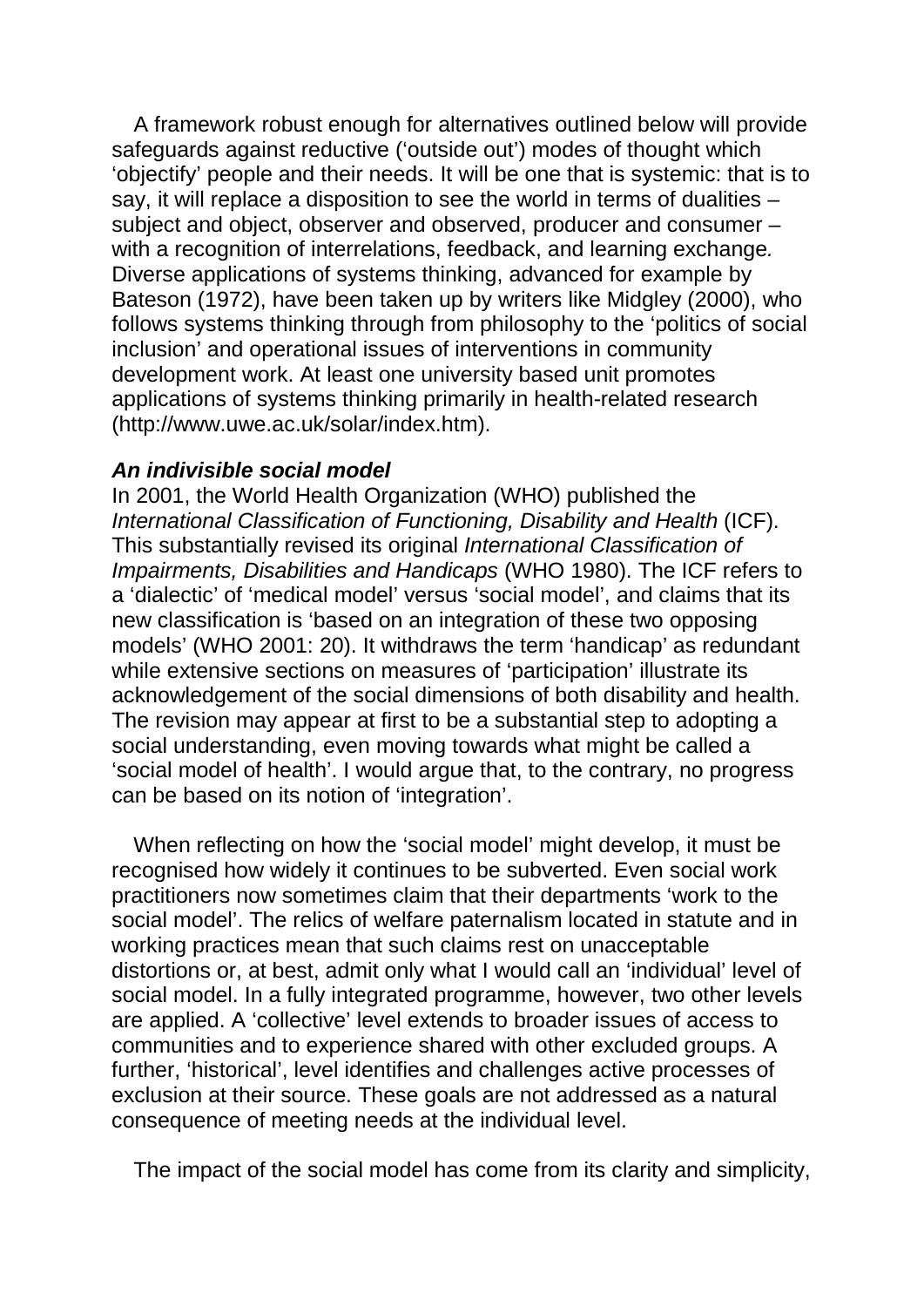which has two immediate effects:

- on the self-esteem of individual disabled people who see, gradually or by a dramatic change of awareness, that 'disability' is not in them but in their surroundings;
- in a switch to very direct practical solutions, after befogging complexities of classifications, assessments, pressure to 'come to terms with' the things that most need to change, and deferral of attention pending 'cure'.

In order to fully operationalise these impacts, however – to fully 'cash out' their benefits, maintain progress, and guard against distortion – a further point has to be recognised. For the social model to work, you have to buy in to the whole thing. The social model is a 'paradigm': its application shifts the whole framework in which something is thought about. Because the whole framework has shifted, it is no longer reducible

– parts of it cannot be combined with other models in a process of *bricolage* (or 'pick and mix').

There are several questions that might be asked to test this 'hard' interpretation of what the social model means. I would simply like to present them here for critics to scrutinise – whether activists, academics, or people with vested interests in different models altogether. A 'yes' to any question will mean the model is 'reducible' and can compromise with other models; the absence of 'yes' responses means our task is to develop the social model till it joins up with other new and unfamiliar ways of looking at the world.

The questions I would suggest are:

- Is there a 'percentage' angle are there situations that only can be understood using, say, one part social model and two parts something else?
- Is there a 'point of view' angle the social model works from one viewpoint on a given situation, but not from another?
- Are there 'intermediates' between social and individual models?
- Does the social model work on one level but not on another for example between personal, social and historical points of reference?

## *'Professions Allied to the Community'*

The idea of 'Professions Allied to the Community' comes from Vic Finkelstein, who set it in direct contrast with 'professions allied to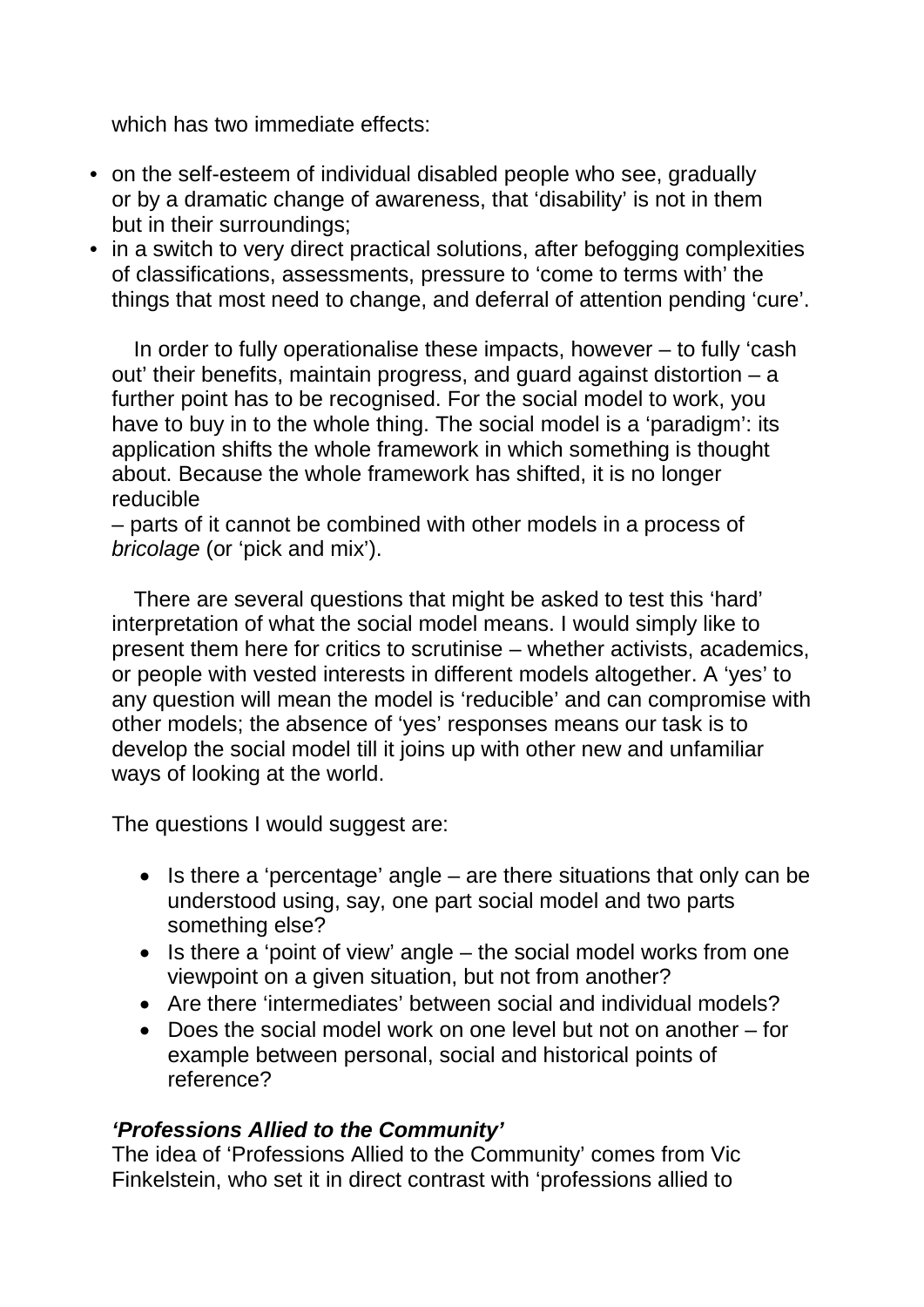medicine'.

He expressed a view that: Centres for Integrated Living (CILs) are one structure created by disabled people to service (self-defined) aspirations and, in my view, workers in these centres are an embryonic PAC. This professionalisation process exactly replicates the progress made by women when they created their own midwifery service (Finkelstein 1999:6).

In my 'status report' earlier, I tried to give some sense of how far the various functions of one CIL have begun to 'professionalize'. Clearly, the process is still far off from what most people would think of as a 'profession' – a high status calling rooted in intensive training. I think it fair to say that professional training has become increasingly dominated by acquisition of technical skills and knowledge – a focus on learning about things rather than their connections and relationships. The new alignments of skills needed for PACs would need to include a corrective to this – a 'didactic framework', shall we call it – that has structured in to it safeguards against the errors we've identified and guidance towards the complementary new faculties.

In a recent article (Gibbs 2003) I made a very tentative sketch of some characteristics and content for this framework:

- It will be defined not only by its knowledge base but also by its purpose: to reverse long-term cycles of disempowerment.
- It follows that its theoretical base will be a developed historical understanding of destructive imbalances of power.
- It will be cross-cultural, because it must deny sustenance to aspects of a global economy that most threaten progress towards social equality and sustainability.
- It will combine personal support and community development skills. Coming to specific 'modules' that might be included, there might be on the personal support side:
- uses of information and systems of information,
- models developed from peer support,
- something from the pragmatic end of counselling theory, such as 'human givens' (Griffin and Tyrell 1999); and on the community development side:
- infrastructure of public service provision,
- purposive monitoring and audit of social capital,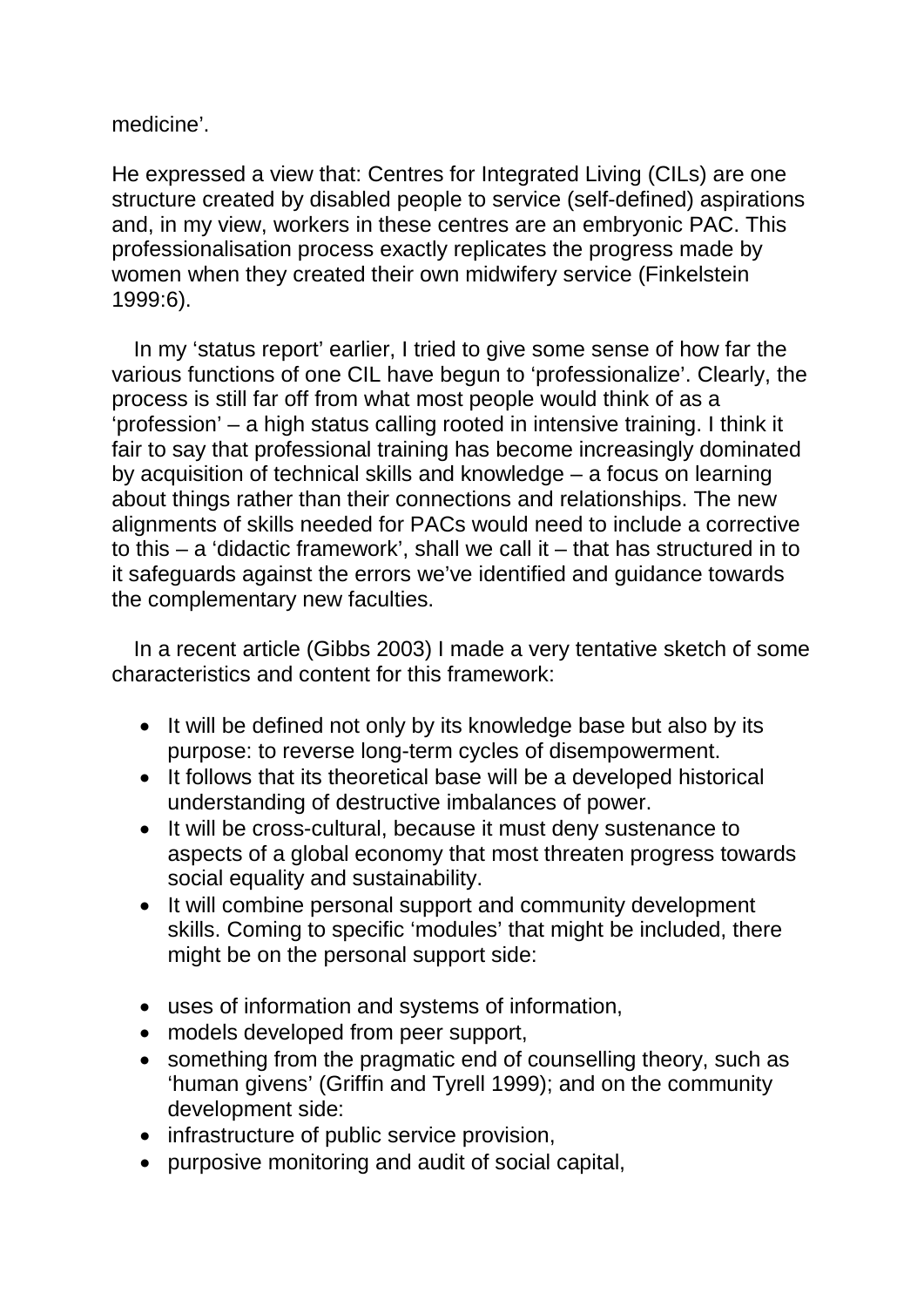• models of system intervention (Midgley 2000).

## *A life-course framework*

Mark Priestley (2003) has recently examined aspects of disabled people's exclusion within a framework of the 'life course'. His aim was to explore the life-course as 'a useful analytical frame for understanding current disability debates', but it also may be useful as a strategic framework. When DCIL responded this year to local consultation about eligibility criteria for access to 'social care' services, we tried to apply that approach: the process may have taken us a little way towards proposals for practice that would guard against the third 'error'.

Problems in deciding eligibility include:

- A conflict between meeting basic maintenance needs of as many people as possible and the substantial support needed to establish independence, where this is the only appropriate outcome.
- An expectation that younger disabled people might be service consumers for 30-40 years, so are a resource 'problem' because most service use for the adult population as a whole falls within a few years late in life.
- A stress on preventing negative change may impair support for positive change. Review focuses on checking if provision can be reduced or withdrawn, rather than monitoring whether it is working or needs to change direction.

Proposed adjustments are:

- That focus on transition as already applied in young disabled people's transition to adulthood – is extended to all other stages of the 'life course'.
- That the 'standard' support pattern becomes one of support at a stage of transition: transition from education; transition from family or institutional dependence; transition from illness or injury; transition to supported old age.
- That the overall model then becomes one of many people passing through supported periods, rather than a lot of people maintained at a subsistence level and a few supported to greater independence as resources allow.
- That standard working practice 'defaults' to focus on outcomes, and reverts to maintenance only by active choice. Effects would be: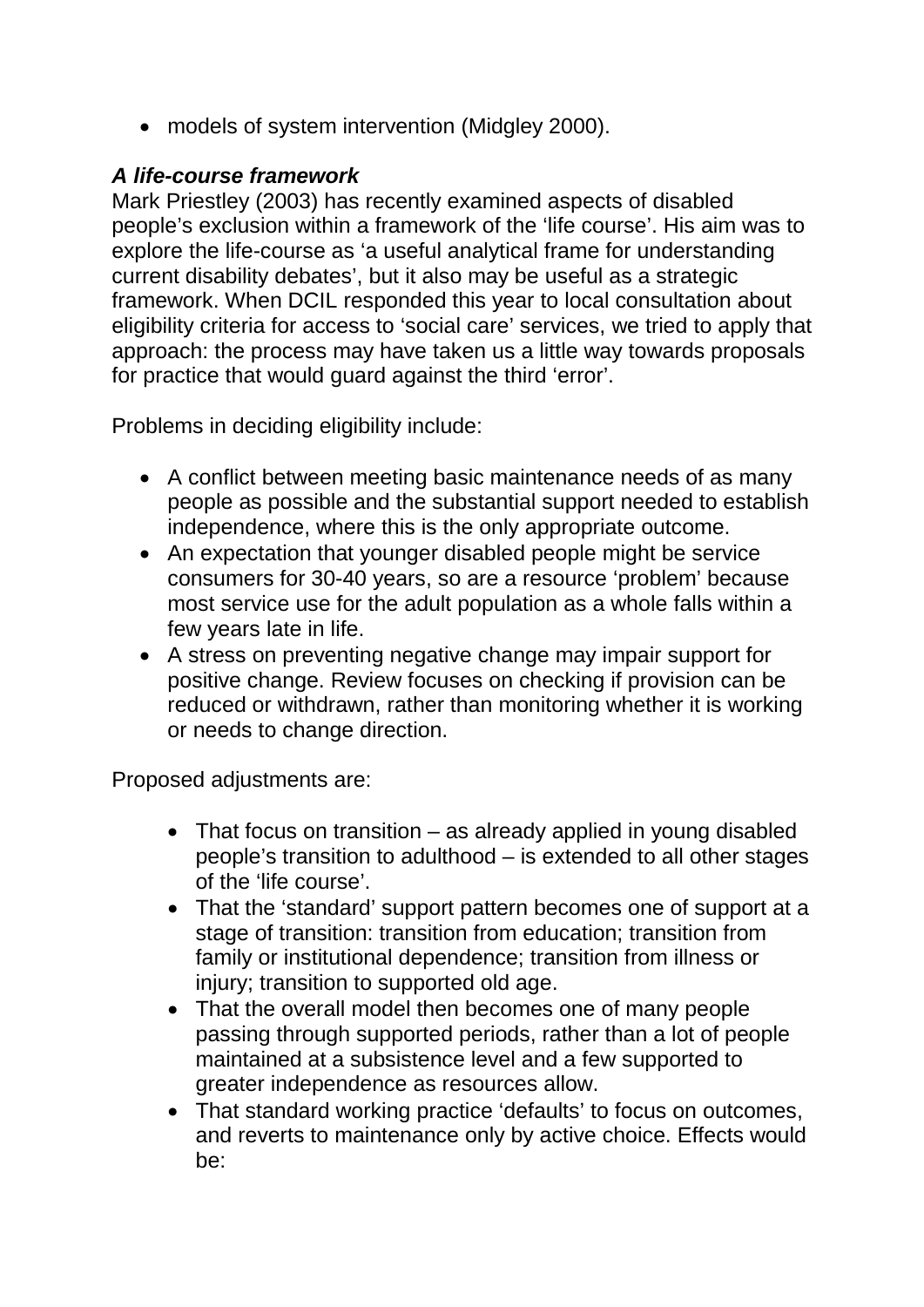- More people using services for shorter periods (as a stage towards a longer-term outcome where use of 'social care' services is fully integrated with use of any other kind of public service).
- A better chance to pass on from a first stage outcome (support with personal care and domestic needs is safe, secure, and under the user's effective control) to a second stage where support is with goal setting and possibilities of moving on in life.
- Linking with trends to multi-sector provision. Closely related supports towards employment, for example, may be found in public, voluntary/ community, and private sectors. The perceived aims and daily language of different sectors may differ widely, but partnership structures are needed to bring them together on common ground.

The key benefits of focus on transition are:

- It provides a common framework for different levels of intervention
	- acute health interventions, 'care' solutions, and support programmes in the voluntary/community sector.
- It minimises transfer of choice and control out of an individual's life-course to someone else.
- It puts service interventions in a context that everyone shares.
- It draws 'social care' interventions into a closer proximity to other public and private support interventions that a citizen calls in as and when required to supplement their own skills, such as a solicitor, architect, or plumber.

# **Mainstream applications?**

# *The social policy context*

It remains to link the analysis and proposals in this chapter to the wider social policy setting. Modernisation of public services is, of course, a very active area of social policy just now. For disabled people, however, this high level of activity is a source of some bewilderment. There seems so much opportunity to support full inclusion, yet so little specific strategy to bring it about. Two linked interpretations might be ventured:

- disability policy remains predominantly within a corral of 'health and social care';
- the high cost of maintaining this corral means that the cost constraints of disability policy always come before anything else.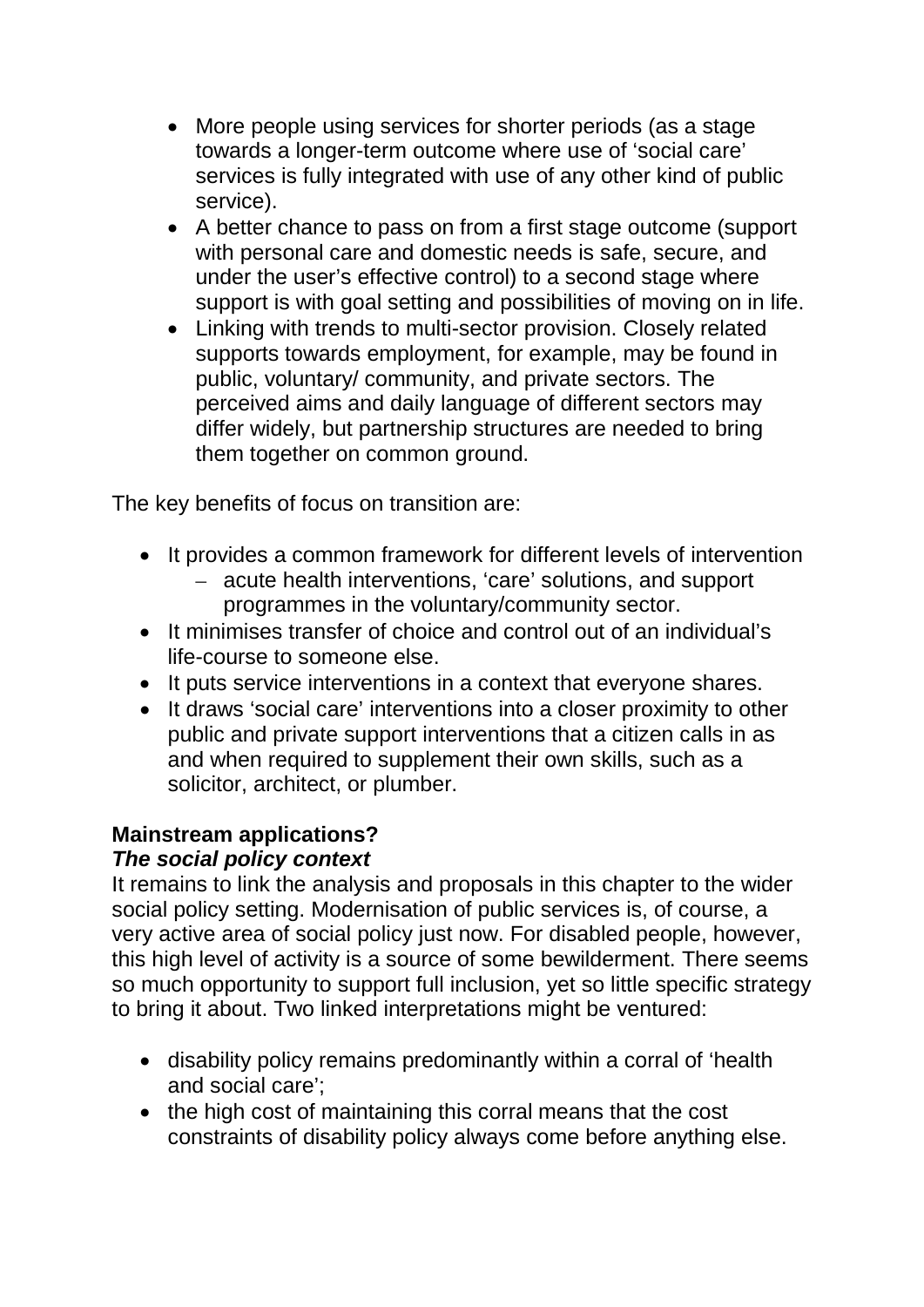Both the policy and those who must implement it, therefore, are in a classic 'double bind': 'we can't afford to help you out of the corral because it costs too much to keep you in the corral'.

One commentator on the wider policy context offers as explanation for recent Government conduct a dominance of neo-liberal over social democrat thinking at the policy centre (Hall 2003). This would certainly tend to make invisible any product of thought outside the fundamentalist dogma of 'market forces', but it seems so incredible that there could be such a degree of drift from social democratic origins that more specific evidence ought to be found.

The current Home Office incumbent, David Blunkett, has written rather more analytically than is usual for Ministers while in office. In *Politics and Progress* (Blunkett 2001) he sets out a vision for reviving 'excluded communities', but this takes a view of 'communities' which seems to leave apart issues relating to excluded constituencies. Specifically, disabled people's inclusion is conflated with what he calls the 'challenge of incapacity' – security for 'those who cannot work'. Neither here nor in other statements of policy thinking is there any clear separation between prevention of work by illness and by disabling obstacles placed in people's way by their environment. Certainly, there is no recognition that self-definition might be the way to make this separation, rather than some form of quasi-medical assessment. It has to be concluded that the kind of errors identified earlier extend from the policy centre, and have to be analysed on a similar basis. Solutions too would be of the same broad type: in this example, the concept of 'incapacity' should disappear, subsumed in a general policy of inclusion and support with transition.

Meantime, the chimerical co-existence of neo-liberalism and relic welfare paternalism would seem to provide a particularly toxic environment for disabled people's inclusion. Strung between defunct ideologies, the meaning of 'inclusion' may cease to relate to communities at all, but promise instead a corral for everyone within a single management hierarchy. With no 'third way' on offer beyond the even worse option of charitable 'trickle-down', there is one basic principle to fall back on: needs and solutions are defined within the excluded constituencies where they arise.

#### *Social model services?*

My title signals some wariness at the notion of social model services, and I should indicate why I think the line taken above makes it problematic. To use my organisation, DCIL, as an example: it is not to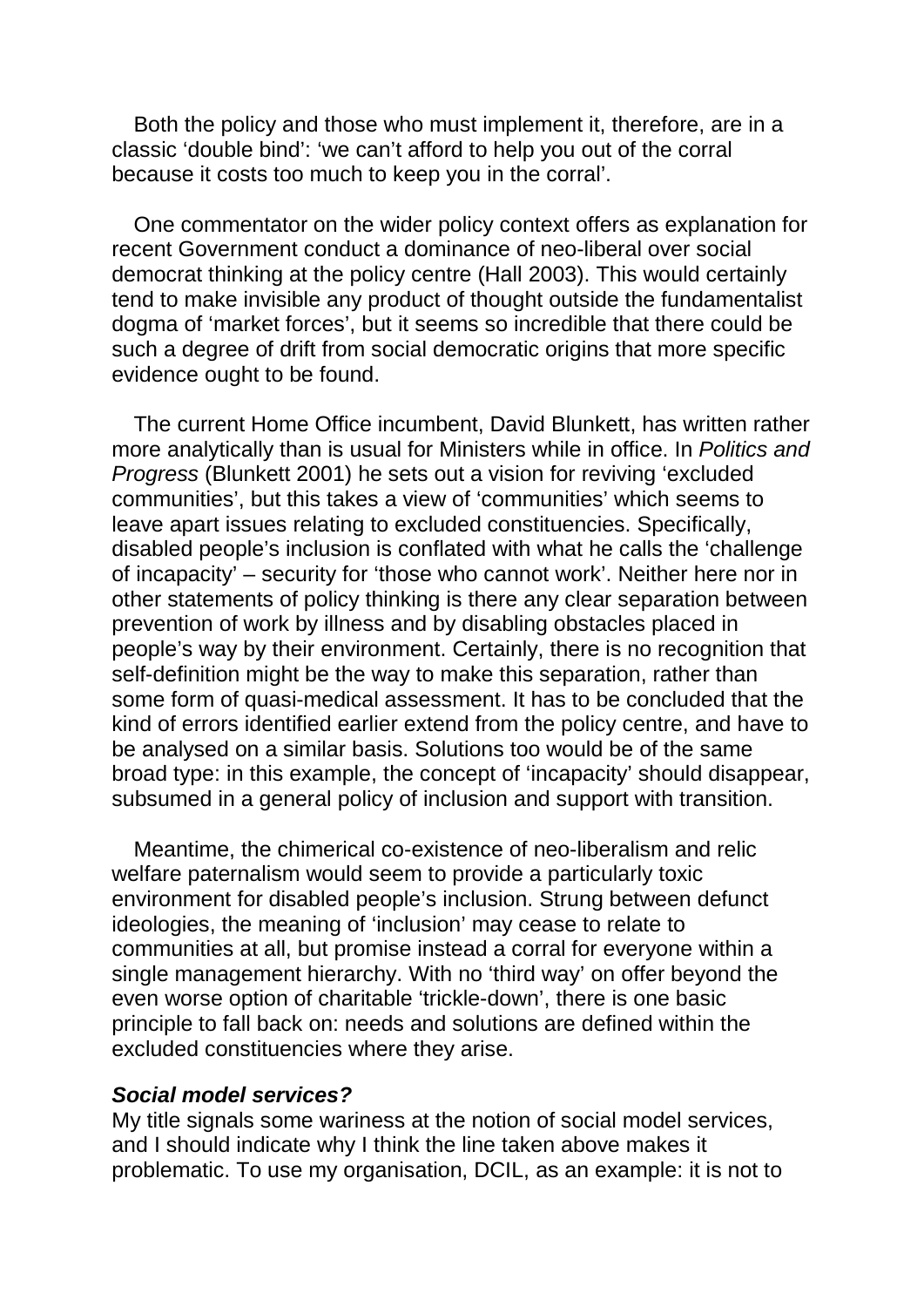be seen definitively as 'a service' because provision of a personal service is only one of the responses that might be required to meet a mandate from disabled people. The people it supports are not to be constructed as 'users', because such a role has constraints on what people might want to say about the purpose, direction and inclusiveness of public services. And it does not purport to 'involve users', because historically it's an organisation in which disabled people 'involved workers'.

Because the social model is non-reducible, it cannot be implemented by any programme of services that is separate from other functions. Even within the disabled people's movement, it is commonly believed that 'service provider' and 'lobbying' functions are incompatible in a single organisation. To the contrary, the social model cannot be applied by either on its own. The duality is false, and a social model is applied by a continuous series of responses, geared mainly to the degree of resistance mounted by established modes of working.

The word 'services', moreover, does not have the same meaning in relation to disabled people as 'public services' does in relation to the general population. To use the concept cited earlier, its reference is of a different logical type. 'Public services' are specific operations that support the social infrastructure, like transport, housing, and public recreation; disabled people's services are a class of operations that places additional controls on a sector of society. To admit disabled people to public services, the outcome of an applied social understanding of disability must be the disappearance of that class of operations. 'Social model services', then, is an oxymoron.

#### **Bibliography**

Audit Commission. 2002: *Recruitment and Retention: a public service*  workforce for the 21<sup>st</sup> century. London: Audit Commission.

- Barnes, C., Oliver, M. and Barton, L. 2003: Disability, the Academy and the Inclusive Society. In C. Barnes, M. Oliver and L. Barton (eds), *Disability Studies Today*. Cambridge: Polity, 250-60.
- Bateson, G. 1972: *Steps to an ecology of mind*. Chicago: University of Chicago Press. Blunkett, D. 2001: *Politics and Progress: Renewing Democracy and Civil Society*. London: Politico's. Capra, F. 2002: *The Hidden Connections: a Science for Sustainable Living*. London: Harper Collins.
- Davis, K. 1990: A Social Barriers Model of Disability: Theory into Practice (the emergence of the 'Seven Needs'). Derbyshire Coalition of Disabled